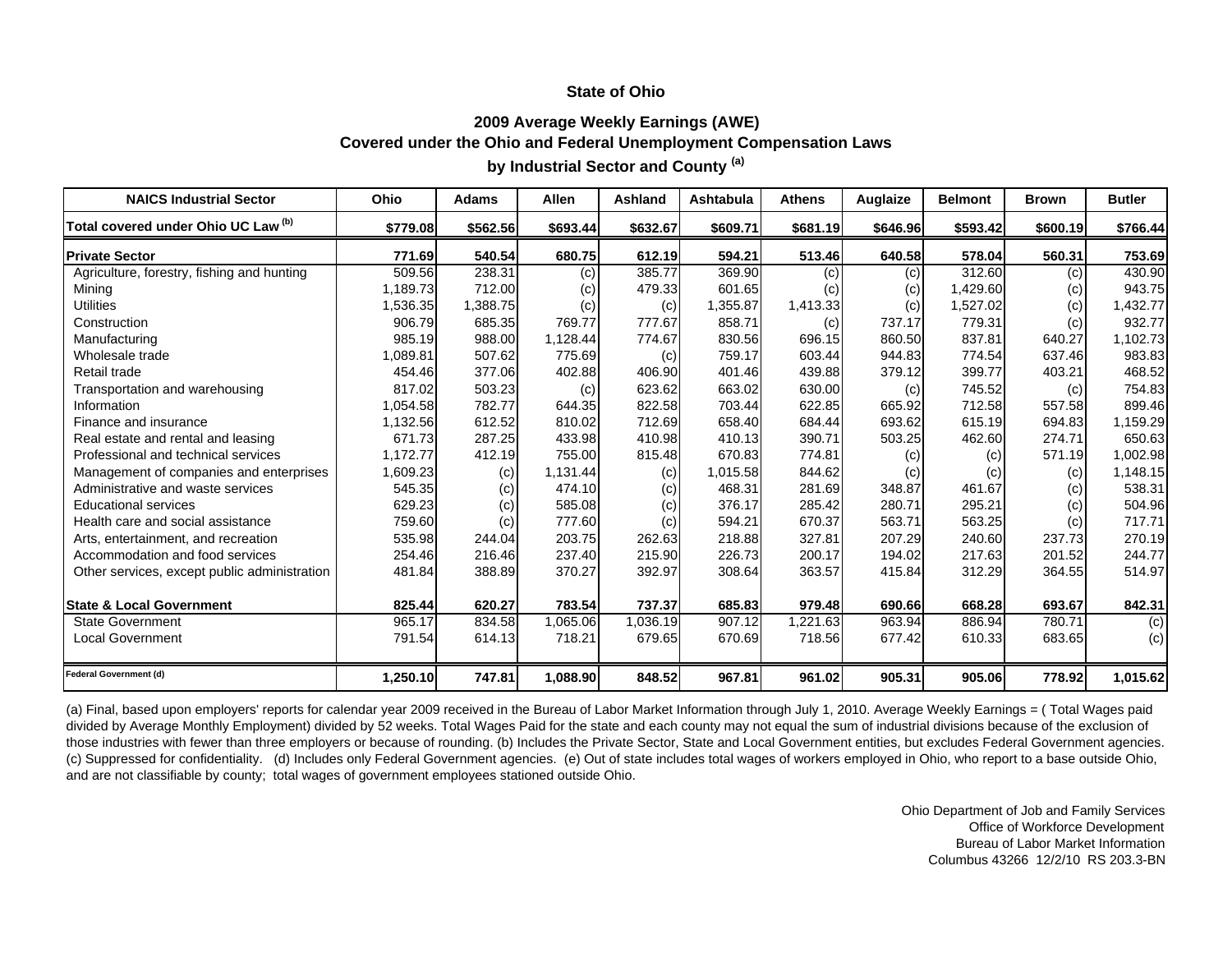# **2009 Average Weekly Earnings (AWE) Covered under the Ohio and Federal Unemployment Compensation Laws**

| <b>NAICS Industrial Sector</b>               | Carroll  | Champaign | <b>Clark</b> | <b>Clermont</b> | <b>Clinton</b> | Columbiana | Coshocton | Crawford | Cuyahoga | Darke    |
|----------------------------------------------|----------|-----------|--------------|-----------------|----------------|------------|-----------|----------|----------|----------|
| Total covered under Ohio UC Law (b)          | \$533.56 | \$649.23  | \$641.54     | \$709.98        | \$921.33       | \$575.13   | \$629.83  | \$578.46 | \$873.38 | \$611.15 |
| <b>Private Sector</b>                        | 524.44   | 640.60    | 629.02       | 701.02          | 962.10         | 557.15     | 631.33    | 559.50   | 867.08   | 604.42   |
| Agriculture, forestry, fishing and hunting   | 432.15   | (c)       | 561.08       | (c)             | (c)            | 371.33     | 495.35    | (c)      | 434.60   | (c)      |
| Mining                                       | 1,178.75 | (c)       | 743.85       | (c)             | (c)            | 863.96     | 1,329.04  | (c)      | 1,181.56 | (c)      |
| <b>Utilities</b>                             | 1,135.71 | (c)       | (c)          | 1,533.62        | (c)            | 1,511.31   | 1,638.42  | 1,292.56 | 1.524.88 | 1,396.67 |
| Construction                                 | 566.67   | 675.40    | 759.77       | 766.19          | 731.19         | 671.92     | 724.92    | 656.79   | 1,001.94 | 730.63   |
| Manufacturing                                | 722.90   | 945.33    | 890.48       | 950.62          | 894.56         | 701.63     | 805.85    | 658.67   | 1.034.08 | 794.44   |
| Wholesale trade                              | 610.21   | 689.02    | (c)          | 1,387.35        | (c)            | 733.77     | 618.73    | 701.15   | 1,195.62 | 724.94   |
| Retail trade                                 | 438.56   | 400.63    | 416.42       | 461.02          | 453.75         | 419.10     | 380.56    | 426.48   | 467.37   | 405.42   |
| Transportation and warehousing               | 824.00   | (c)       | 810.65       | 866.94          | 1,577.87       | 773.96     | 553.13    | 526.13   | 812.06   | 714.96   |
| Information                                  | 742.69   | 718.96    | 891.56       | 1,318.06        | 672.27         | 743.65     | 691.58    | 654.52   | 1,138.52 | 505.63   |
| Finance and insurance                        | 573.75   | 675.73    | 631.58       | 1,189.85        | 857.79         | 716.19     | 614.50    | 843.79   | 1,372.35 | 767.65   |
| Real estate and rental and leasing           | 297.65   | 338.44    | 519.04       | 667.88          | 382.75         | 422.62     | 475.13    | 353.92   | 799.02   | 382.50   |
| Professional and technical services          | (c)      | 898.54    | 882.56       | 869.92          | 980.67         | 652.42     | (c)       | 632.88   | 1,312.63 | 901.65   |
| Management of companies and enterprises      | (c)      | (c)       | 1,066.85     | 1,179.29        | 1,508.85       | 592.67     | (c)       | (c)      | 1,482.40 | (c)      |
| Administrative and waste services            | 337.02   | (c)       | 372.83       | 535.96          | 376.13         | 520.65     | 509.35    | (c)      | 585.23   | (c)      |
| <b>Educational services</b>                  | (c)      | (c)       | 735.81       | 450.77          | (c)            | 514.65     | 267.54    | (c)      | 688.71   | 337.21   |
| Health care and social assistance            | (c)      | (c)       | 675.62       | 669.10          | (c)            | 571.85     | 506.87    | (c)      | 815.54   | 588.17   |
| Arts, entertainment, and recreation          | 147.27   | 271.87    | 307.50       | 308.92          | 260.56         | 217.15     | 243.77    | 218.67   | 1,130.67 | 210.13   |
| Accommodation and food services              | 192.37   | 247.96    | 240.48       | 252.21          | 231.44         | 208.52     | 205.19    | 190.35   | 280.79   | 196.88   |
| Other services, except public administration | 323.63   | 249.32    | 516.90       | 452.81          | 470.30         | 434.89     | 370.33    | 298.91   | 543.84   | 288.49   |
| <b>State &amp; Local Government</b>          | 572.16   | 682.80    | 719.13       | 763.59          | 725.03         | 674.00     | 621.25    | 683.35   | 919.38   | 655.64   |
| <b>State Government</b>                      | 941.02   | 911.33    | 988.33       | 707.25          | 970.44         | 975.71     | 884.42    | 1,011.85 | 1,106.21 | 857.27   |
| <b>Local Government</b>                      | 560.52   | 675.04    | 708.94       | 768.96          | 710.54         | 647.96     | 612.65    | 657.23   | 907.63   | 651.27   |
| Federal Government (d)                       | 786.85   | 795.81    | 1,115.42     | 1,088.00        | 1,171.19       | 1,115.73   | 893.33    | 829.33   | 1,293.83 | 835.19   |

**by Industrial Sector and County (a)**

(a) Final, based upon employers' reports for calendar year 2009 received in the Bureau of Labor Market Information through July 1, 2010. Average Weekly Earnings = ( Total Wages paid divided by Average Monthly Employment) divided by 52 weeks. Total Wages Paid for the state and each county may not equal the sum of industrial divisions because of the exclusion of those industries with fewer than three employers or because of rounding. (b) Includes the Private Sector, State and Local Government entities, but excludes Federal Government agencies. (c) Suppressed for confidentiality. (d) Includes only Federal Government agencies. (e) Out of state includes total wages of workers employed in Ohio, who report to a base outside Ohio, and are not classifiable by county; total wages of government employees stationed outside Ohio.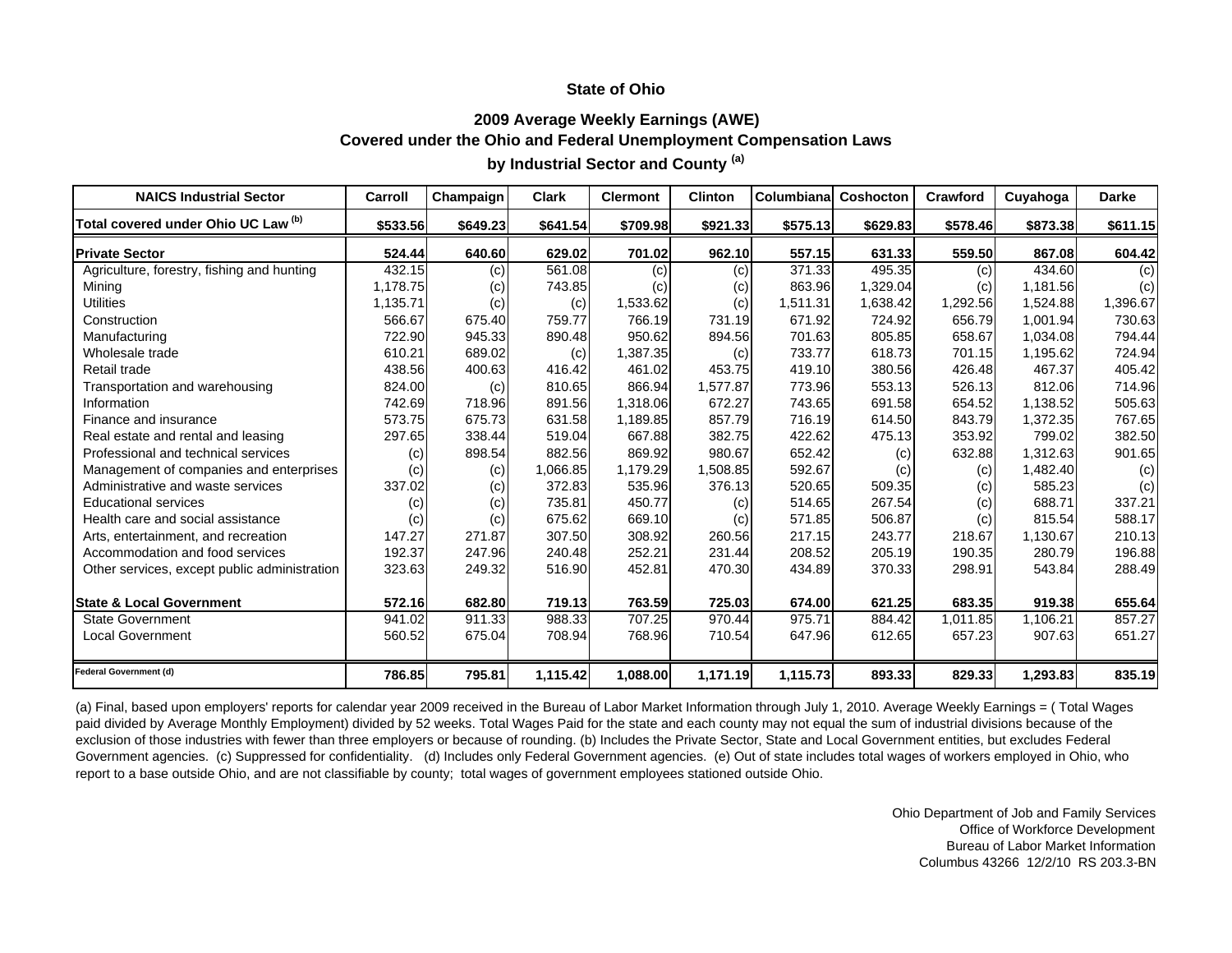### **2009 Average Weekly Earnings (AWE) Covered under the Ohio and Federal Unemployment Compensation Laws by Industrial Sector and County (a)**

| <b>NAICS Industrial Sector</b>               | <b>Defiance</b> | <b>Delaware</b> | Erie     | <b>Fairfield</b> | <b>Fayette</b> | <b>Franklin</b> | <b>Fulton</b> | Gallia   | Geauga   | Greene   |
|----------------------------------------------|-----------------|-----------------|----------|------------------|----------------|-----------------|---------------|----------|----------|----------|
| Total covered under Ohio UC Law (b)          | \$679.69        | \$875.46        | \$633.35 | \$609.92         | \$572.02       | \$862.75        | \$621.96      | \$692.06 | \$692.10 | \$743.33 |
| <b>Private Sector</b>                        | 676.29          | 879.94          | 606.58   | 565.87           | 548.69         | 848.27          | 618.02        | 706.02   | 682.79   | 717.90   |
| Agriculture, forestry, fishing and hunting   | 528.75          | 551.71          | (c)      | 583.88           | 820.48         | 651.42          | 519.44        | (c)      | (c)      | (c)      |
| Mining                                       | (c)             | 1,081.27        | (c)      | 793.73           | (c)            | 1,149.69        | (c)           | (c)      | (c)      | (c)      |
| <b>Utilities</b>                             | 1,377.37        | 1,342.27        | (c)      | 1,181.60         | (c)            | 1,735.29        | (c)           | 1,485.25 | (c)      | (c)      |
| Construction                                 | 747.87          | 892.04          | 793.63   | 729.83           | 751.46         | 995.50          | 877.63        | 1,152.27 | 782.23   | 870.37   |
| Manufacturing                                | 1,044.15        | 1,014.58        | 1,034.50 | 857.60           | 839.42         | 1,021.00        | 779.92        | 774.65   | 878.40   | 991.13   |
| Wholesale trade                              | 809.81          | 1,064.77        | 934.83   | 771.54           | (c)            | 1,097.15        | 770.94        | 444.25   | 1,033.90 | 1,102.79 |
| Retail trade                                 | 414.73          | 449.81          | 400.38   | 410.90           | 357.77         | 518.56          | 419.31        | 403.62   | 452.27   | 407.04   |
| Transportation and warehousing               | 755.38          | 1,127.88        | (c)      | 758.94           | 659.71         | 903.42          | (c)           | 910.21   | (c)      | (c)      |
| Information                                  | 729.54          | 1.110.58        | 614.15   | 515.06           | 705.33         | 1.204.69        | 629.83        | 752.77   | 678.40   | 969.46   |
| Finance and insurance                        | 797.71          | 1.347.27        | 835.02   | 684.02           | 693.83         | 1,198.10        | 662.08        | 780.35   | 996.23   | 976.25   |
| Real estate and rental and leasing           | 413.54          | 810.10          | 479.12   | 464.46           | 487.25         | 728.17          | 464.31        | 422.25   | 543.46   | 522.71   |
| Professional and technical services          | 853.13          | 1,569.81        | 961.21   | 719.08           | (c)            | 1,264.44        | (c)           | (c)      | 914.54   | 1,437.46 |
| Management of companies and enterprises      | 1,049.25        | 2,512.77        | 1,294.46 | 1,558.40         | (c)            | 1,736.04        | (c)           | (c)      | 1,760.48 | 1,088.94 |
| Administrative and waste services            | 416.67          | 589.75          | 474.62   | 511.33           | 413.96         | 596.87          | 332.12        | 373.81   | 581.42   | 550.10   |
| <b>Educational services</b>                  | (c)             | 688.65          | 341.06   | 428.94           | (c)            | 704.62          | (c)           | (c)      | 552.56   | 656.50   |
| Health care and social assistance            | (c)             | 767.35          | 754.06   | 690.60           | (c)            | 830.31          | (c)           | (c)      | 650.31   | 685.92   |
| Arts, entertainment, and recreation          | 239.27          | 400.37          | 420.12   | 287.21           | 211.69         | 545.12          | 201.94        | 271.50   | 326.15   | 269.17   |
| Accommodation and food services              | 204.60          | 284.29          | 251.77   | 239.42           | 224.83         | 299.71          | 187.87        | 240.96   | 211.60   | 250.69   |
| Other services, except public administration | 365.30          | 507.34          | 359.49   | 460.45           | 344.97         | 627.61          | 352.53        | 457.68   | 498.50   | 454.83   |
| <b>State &amp; Local Government</b>          | 702.50          | 838.80          | 786.60   | 779.35           | 700.51         | 941.77          | 643.74        | 623.98   | 757.27   | 844.47   |
| <b>State Government</b>                      | 997.10          | 1,001.81        | 765.35   | 895.75           | 873.04         | 941.94          | 1,034.40      | 546.85   | 934.40   | (c)      |
| <b>Local Government</b>                      | 686.33          | 818.94          | 792.87   | 767.83           | 695.23         | 941.62          | 618.85        | 651.65   | 746.81   | (c)      |
| <b>Federal Government (d)</b>                | 885.73          | 969.04          | 1,157.67 | 954.65           | 907.38         | 1,241.25        | 881.88        | 820.85   | 896.21   | 1,566.44 |

(a) Final, based upon employers' reports for calendar year 2009 received in the Bureau of Labor Market Information through July 1, 2010. Average Weekly Earnings = ( Total Wages paid divided by Average Monthly Employment) divided by 52 weeks. Total Wages Paid for the state and each county may not equal the sum of industrial divisions because of the exclusion of those industries with fewer than three employers or because of rounding. (b) Includes the Private Sector, State and Local Government entities, but excludes Federal Government agencies. (c) Suppressed for confidentiality. (d) Includes only Federal Government agencies. (e) Out of state includes total wages of workers employed in Ohio, who report to a base outside Ohio, and are not classifiable by county; total wages of government employees stationed outside Ohio.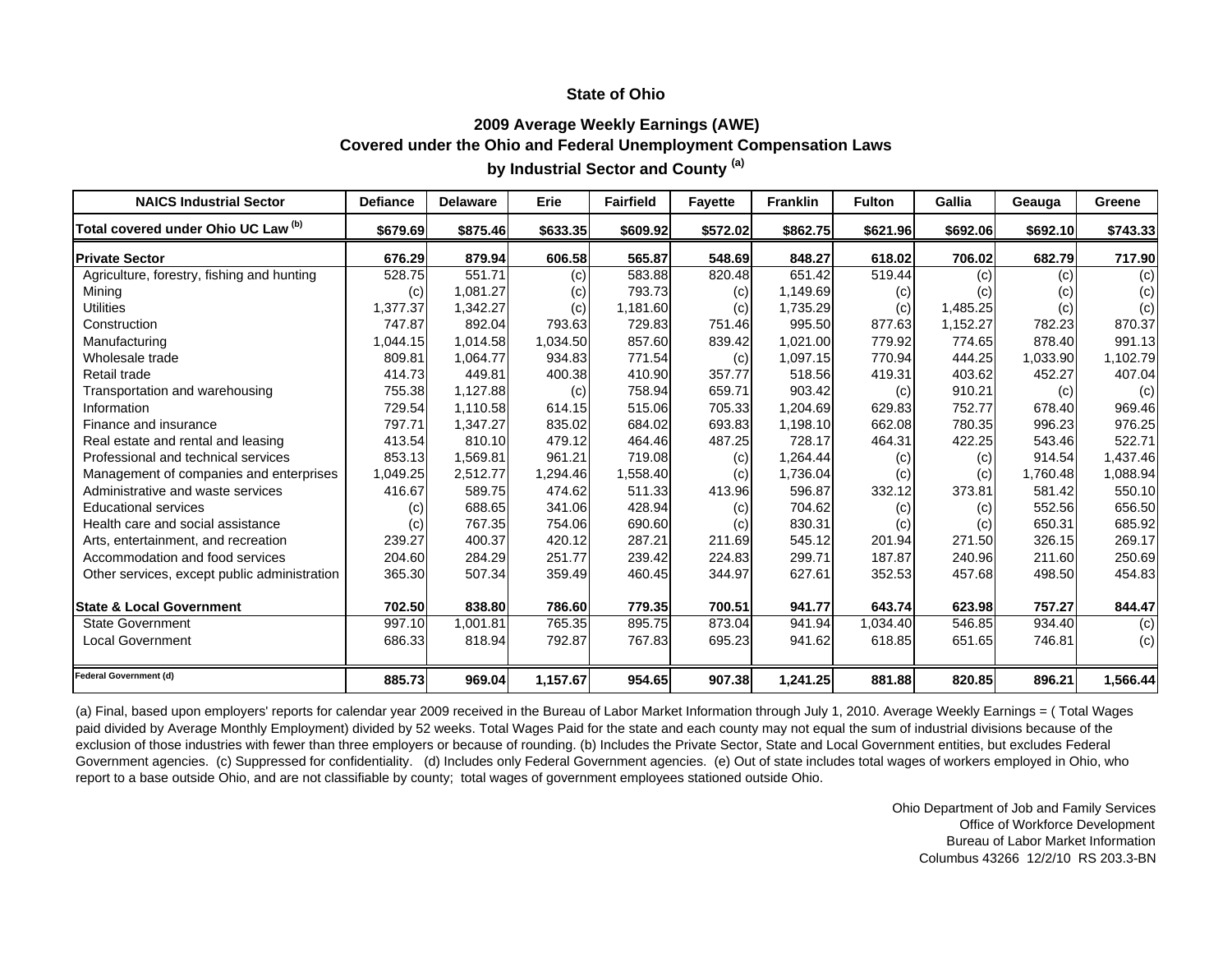### **2009 Average Weekly Earnings (AWE) Covered under the Ohio and Federal Unemployment Compensation Laws by Industrial Sector and County (a)**

| <b>NAICS Industrial Sector</b>               | <b>Guernsey</b> | <b>Hamilton</b> | <b>Hancock</b> | Hardin   | <b>Harrison</b> | Henry    | Highland | <b>Hocking</b> | <b>Holmes</b> | <b>Huron</b> |
|----------------------------------------------|-----------------|-----------------|----------------|----------|-----------------|----------|----------|----------------|---------------|--------------|
| Total covered under Ohio UC Law (b)          | \$627.67        | \$938.62        | \$744.17       | \$609.90 | \$579.98        | \$652.98 | \$586.67 | \$570.63       | \$556.81      | \$655.54     |
| <b>Private Sector</b>                        | 614.81          | 945.25          | 747.50         | 617.73   | 597.65          | 651.13   | 560.85   | 497.79         | 546.48        | 653.08       |
| Agriculture, forestry, fishing and hunting   | (c)             | 476.21          | 563.19         | 575.33   | 443.19          | (c)      | 459.35   | 462.37         | 522.56        | (c)          |
| Mining                                       | (c)             | 896.29          | (c)            | (c)      | 1,274.54        | (c)      | 776.44   | 572.96         | 811.17        | (c)          |
| <b>Utilities</b>                             | 1,366.40        | 1,432.38        | 1,420.50       | 1,333.17 | 856.04          | (c)      | 1,049.73 | 403.90         | (c)           | (c)          |
| Construction                                 | 1,264.75        | 956.81          | (c)            | 565.62   | 484.35          | 841.35   | 683.92   | 598.15         | 580.37        | 986.69       |
| Manufacturing                                | 812.48          | 1,208.62        | 880.37         | 812.85   | 718.56          | 942.67   | 804.02   | 777.90         | 614.10        | 783.75       |
| Wholesale trade                              | 764.60          | 1,328.29        | 869.77         | 848.83   | 727.75          | (c)      | 583.92   | 1,090.58       | 489.60        | (c)          |
| Retail trade                                 | 397.08          | 485.63          | 435.50         | 391.31   | 350.54          | 404.31   | 406.88   | 402.21         | 417.38        | 407.17       |
| Transportation and warehousing               | 734.42          | 774.37          | 835.10         | 706.35   | 692.79          | 679.81   | 698.40   | 743.88         | (c)           | 708.67       |
| Information                                  | 537.75          | 1.257.17        | 733.00         | 497.62   | 667.37          | 729.94   | 657.58   | 519.46         | 545.79        | 662.75       |
| Finance and insurance                        | 726.52          | 1,313.71        | 844.48         | 640.08   | 467.46          | 712.37   | 702.50   | 631.13         | 719.12        | 708.13       |
| Real estate and rental and leasing           | 412.25          | 842.73          | 592.85         | 418.44   | 386.67          | 576.54   | 382.94   | 333.02         | 382.92        | 444.75       |
| Professional and technical services          | 1,110.48        | 1,221.67        | 841.12         | 648.67   | 435.77          | 520.62   | (c)      | 601.10         | (c)           | 709.27       |
| Management of companies and enterprises      | 1,015.38        | 1,912.67        | 1,109.65       | (c)      | (c)             | (c)      | (c)      | (c)            | (c)           | 920.21       |
| Administrative and waste services            | 347.44          | 593.13          | 577.29         | 246.77   | (c)             | 463.04   | 314.65   | 419.15         | 563.23        | 411.38       |
| <b>Educational services</b>                  | 324.25          | 609.13          | 725.96         | (c)      | (c)             | 291.15   | (c)      | (c)            | (c)           | (c)          |
| Health care and social assistance            | 584.15          | 893.27          | 726.71         | (c)      | (c)             | 505.96   | (c)      | (c)            | (c)           | (c)          |
| Arts, entertainment, and recreation          | 241.13          | 953.79          | 249.13         | 157.29   | 260.15          | 224.21   | 260.63   | 328.04         | 224.44        | 235.13       |
| Accommodation and food services              | 246.02          | 286.73          | 236.42         | 264.58   | 176.58          | 182.92   | 198.25   | 231.98         | 241.81        | 211.63       |
| Other services, except public administration | 426.05          | 547.88          | 425.08         | 315.05   | 334.67          | 275.14   | 278.22   | 309.80         | 487.97        | 338.51       |
| <b>State &amp; Local Government</b>          | 690.10          | 873.26          | 710.41         | 578.30   | 522.76          | 660.60   | 662.48   | 758.35         | 647.16        | 672.07       |
| <b>State Government</b>                      | 943.85          | 937.65          | 998.38         | 892.42   | 858.54          | 874.00   | 814.04   | 1,042.10       | 810.81        | 994.85       |
| <b>Local Government</b>                      | 621.44          | 858.83          | 692.04         | 570.67   | 506.87          | 655.44   | 655.38   | 688.40         | 643.25        | 662.40       |
| <b>Federal Government (d)</b>                | 826.60          | 1,255.83        | 1,006.29       | 782.85   | 733.48          | 781.85   | 875.06   | 808.00         | 820.10        | 820.94       |

(a) Final, based upon employers' reports for calendar year 2009 received in the Bureau of Labor Market Information through July 1, 2010. Average Weekly Earnings = ( Total Wages paid divided by Average Monthly Employment) divided by 52 weeks. Total Wages Paid for the state and each county may not equal the sum of industrial divisions because of the exclusion of those industries with fewer than three employers or because of rounding. (b) Includes the Private Sector, State and Local Government entities, but excludes Federal Government agencies. (c) Suppressed for confidentiality. (d) Includes only Federal Government agencies. (e) Out of state includes total wages of workers employed in Ohio, who report to a base outside Ohio, and are not classifiable by county; total wages of government employees stationed outside Ohio.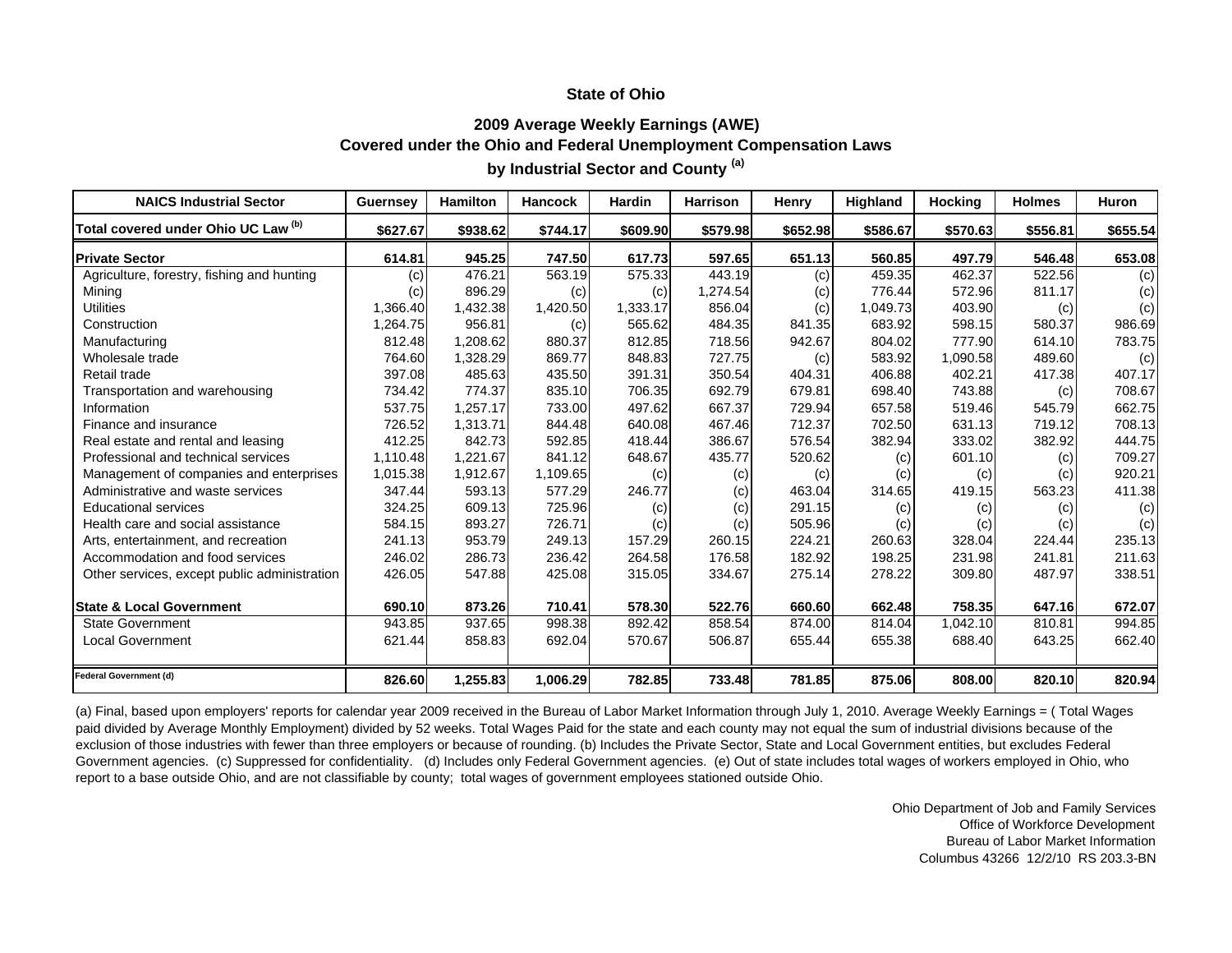### **2009 Average Weekly Earnings (AWE) Covered under the Ohio and Federal Unemployment Compensation Laws by Industrial Sector and County (a)**

| <b>NAICS Industrial Sector</b>               | <b>Jackson</b> | <b>Jefferson</b> | Knox     | Lake     | Lawrence | Licking  | Logan    | Lorain   | Lucas    | <b>Madison</b> |
|----------------------------------------------|----------------|------------------|----------|----------|----------|----------|----------|----------|----------|----------------|
| Total covered under Ohio UC Law (b)          | \$562.25       | \$679.98         | \$679.21 | \$721.08 | \$538.90 | \$675.00 | \$736.98 | \$687.31 | \$763.56 | \$670.19       |
| <b>Private Sector</b>                        | 540.58         | 691.81           | 688.02   | 711.44   | 510.06   | 655.98   | 745.21   | 667.35   | 734.48   | 627.94         |
| Agriculture, forestry, fishing and hunting   | 528.87         | (c)              | 344.75   | 506.79   | (c)      | 442.62   | 453.79   | 494.29   | 422.63   | 557.17         |
| Mining                                       | 836.00         | (c)              | 599.12   | 1,249.60 | (c)      | 778.63   | 1,231.96 | 821.23   | 1,557.06 | (c)            |
| <b>Utilities</b>                             | (c)            | 1,668.54         | 1,064.54 | 1,818.96 | 981.81   | 1,267.96 | 989.81   | 1,352.13 | 1,651.48 | (c)            |
| Construction                                 | 803.62         | 1,077.15         | 1,146.79 | 784.35   | 825.63   | 856.46   | 735.25   | 783.13   | 1,050.63 | 705.19         |
| Manufacturing                                | 619.02         | 984.08           | 1,044.17 | 1,031.44 | 752.02   | 892.40   | 1,201.00 | 1,009.60 | 1,181.67 | 785.62         |
| Wholesale trade                              | 687.94         | 681.63           | 768.62   | 1,024.23 | 675.10   | 852.71   | 887.65   | 883.10   | 931.06   | (c)            |
| Retail trade                                 | 393.13         | 386.92           | 412.75   | 452.25   | 404.19   | 448.27   | 420.83   | 430.00   | 453.85   | 459.54         |
| Transportation and warehousing               | (c)            | 660.08           | 578.96   | 552.54   | 750.98   | 919.50   | 693.00   | 708.42   | 678.65   | 747.04         |
| Information                                  | 614.37         | 690.46           | 806.38   | 720.54   | 1,002.58 | 845.88   | 639.19   | 708.75   | 913.81   | 774.48         |
| Finance and insurance                        | 627.94         | 580.06           | 640.33   | 829.42   | 588.37   | 946.52   | 651.75   | 767.67   | 1,073.58 | 667.13         |
| Real estate and rental and leasing           | 379.21         | 441.00           | 391.50   | 540.98   | 332.71   | 589.81   | 497.04   | 515.98   | 581.33   | 372.06         |
| Professional and technical services          | 429.58         | 731.87           | 763.23   | 954.23   | 672.87   | 1,087.04 | (c)      | 950.29   | 1,002.54 | 982.44         |
| Management of companies and enterprises      | 915.21         | 2,394.12         | 693.04   | 1,618.04 | 1,549.65 | 828.40   | (c)      | 1,667.15 | 1,429.56 | 1,627.98       |
| Administrative and waste services            | 457.06         | 567.77           | 537.13   | 475.08   | 490.42   | 463.21   | 385.75   | 467.90   | 492.67   | 417.92         |
| <b>Educational services</b>                  | 194.73         | (c)              | 853.38   | 458.92   | 272.27   | 767.69   | 187.69   | 730.38   | 538.17   | 351.21         |
| Health care and social assistance            | 667.21         | (c)              | 589.04   | 661.40   | 449.35   | 670.19   | 645.02   | 694.00   | 824.19   | 577.79         |
| Arts, entertainment, and recreation          | 236.15         | 304.92           | 300.23   | 326.52   | 273.77   | 322.17   | 192.13   | 273.81   | 325.50   | 239.94         |
| Accommodation and food services              | 210.52         | 211.69           | 204.19   | 234.17   | 243.77   | 232.83   | 199.44   | 228.92   | 238.52   | 227.37         |
| Other services, except public administration | 320.49         | 332.00           | 342.90   | 467.16   | 382.79   | 387.06   | 446.71   | 413.77   | 417.06   | 339.01         |
| <b>State &amp; Local Government</b>          | 685.75         | 611.06           | 632.12   | 786.74   | 629.26   | 781.15   | 680.31   | 792.41   | 961.62   | 809.40         |
| <b>State Government</b>                      | 1,033.98       | 993.37           | 508.27   | 1,072.37 | 648.67   | 1,036.63 | 816.73   | 979.88   | 1,076.04 | 936.02         |
| <b>Local Government</b>                      | 641.25         | 601.06           | 657.98   | 783.96   | 627.17   | 745.38   | 674.90   | 776.15   | 914.04   | 717.65         |
| <b>Federal Government (d)</b>                | 871.50         | 963.87           | 861.77   | 1,109.27 | 891.10   | 1,102.38 | 1,003.54 | 1,860.77 | 1,154.38 | 892.65         |

(a) Final, based upon employers' reports for calendar year 2009 received in the Bureau of Labor Market Information through July 1, 2010. Average Weekly Earnings = ( Total Wages paid divided by Average Monthly Employment) divided by 52 weeks. Total Wages Paid for the state and each county may not equal the sum of industrial divisions because of the exclusion of those industries with fewer than three employers or because of rounding. (b) Includes the Private Sector, State and Local Government entities, but excludes Federal Government agencies. (c) Suppressed for confidentiality. (d) Includes only Federal Government agencies. (e) Out of state includes total wages of workers employed in Ohio, who report to a base outside Ohio, and are not classifiable by county; total wages of government employees stationed outside Ohio.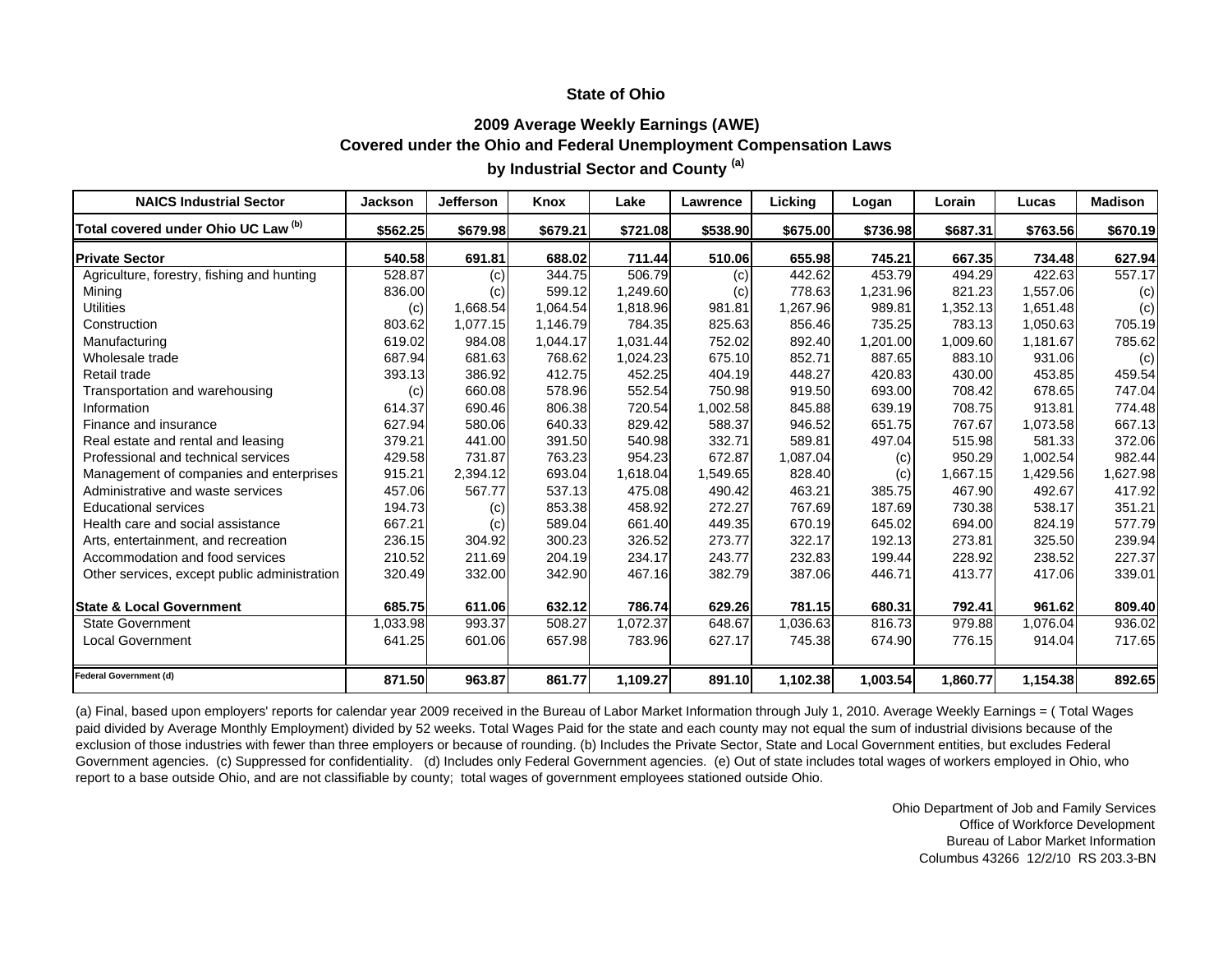### **2009 Average Weekly Earnings (AWE) Covered under the Ohio and Federal Unemployment Compensation Laws by Industrial Sector and County (a)**

| <b>NAICS Industrial Sector</b>               | <b>Mahoning</b> | <b>Marion</b> | <b>Medina</b> | <b>Meigs</b> | <b>Mercer</b> | Miami    | <b>Monroe</b> | Montgomery | Morgan   | <b>Morrow</b> |
|----------------------------------------------|-----------------|---------------|---------------|--------------|---------------|----------|---------------|------------|----------|---------------|
| Total covered under Ohio UC Law (b)          | \$626.71        | \$679.98      | \$667.33      | \$515.29     | \$610.23      | \$663.94 | \$658.06      | \$779.27   | \$544.37 | \$580.65      |
| <b>Private Sector</b>                        | 604.85          | 652.10        | 655.10        | 490.40       | 599.71        | 650.00   | 693.15        | 770.10     | 531.81   | 549.23        |
| Agriculture, forestry, fishing and hunting   | 446.27          | (c)           | 465.02        | 260.21       | (c)           | 298.27   | (c)           | (c)        | (c)      | 382.60        |
| Mining                                       | 1,104.42        | (c)           | 1,173.13      | 1,010.90     | (c)           | 709.42   | 408.15        | (c)        | (c)      | 747.69        |
| <b>Utilities</b>                             | 1,369.87        | 1,421.17      | (c)           | (c)          | (c)           | (c)      | 1,495.71      | 1,454.40   | (c)      | (c)           |
| Construction                                 | 880.65          | 707.75        | 854.40        | 680.62       | 777.48        | 730.67   | 633.42        | 880.69     | 521.38   | 579.00        |
| Manufacturing                                | 785.04          | 835.63        | 872.17        | 553.75       | 738.19        | 899.79   | (c)           | 978.77     | 820.56   | 812.44        |
| Wholesale trade                              | 885.08          | 951.12        | (c)           | 619.00       | (c)           | 899.29   | 941.71        | 989.00     | 1,003.77 | 799.10        |
| Retail trade                                 | 421.06          | 420.44        | 420.87        | 320.62       | 440.15        | 431.15   | 310.23        | 444.27     | 340.60   | 459.37        |
| Transportation and warehousing               | 648.62          | 676.52        | 730.40        | (c)          | 712.38        | (c)      | 784.44        | 762.88     | (c)      | (c)           |
| Information                                  | 824.85          | 974.29        | 820.04        | (c)          | 541.81        | 551.00   | 602.94        | 1.198.31   | 954.35   | 486.06        |
| Finance and insurance                        | 850.83          | 806.73        | 903.31        | 550.50       | 746.54        | 798.69   | (c)           | 1,023.27   | 523.71   | 628.71        |
| Real estate and rental and leasing           | 498.31          | 570.12        | 428.19        | 270.60       | 446.02        | 604.67   | (c)           | 659.73     | 129.48   | 453.35        |
| Professional and technical services          | 878.13          | 695.21        | 874.10        | (c)          | 762.13        | (c)      | 533.46        | 1,157.90   | 487.04   | (c)           |
| Management of companies and enterprises      | 934.58          | 931.06        | 1,258.38      | (c)          | 1,544.77      | (c)      | (c)           | 1.618.17   | (c)      | (c)           |
| Administrative and waste services            | 533.56          | 412.38        | 558.94        | 629.00       | 428.33        | 418.85   | 504.83        | 484.92     | 367.08   | 446.50        |
| <b>Educational services</b>                  | 438.87          | 298.40        | 356.56        | (c)          | 294.96        | 449.31   | (c)           | 707.92     | (c)      | (c)           |
| Health care and social assistance            | 658.90          | 688.31        | 616.44        | (c)          | 520.23        | 698.00   | (c)           | 841.94     | (c)      | (c)           |
| Arts, entertainment, and recreation          | 218.52          | 216.77        | 260.69        | (c)          | 260.38        | 283.87   | 142.69        | 355.85     | (c)      | 265.46        |
| Accommodation and food services              | 231.79          | 222.96        | 228.81        | (c)          | 186.65        | 231.08   | 180.48        | 250.69     | (c)      | 176.00        |
| Other services, except public administration | 388.33          | 335.25        | 452.20        | (c)          | 343.75        | 356.43   | 286.25        | 486.91     | 271.57   | 480.08        |
| <b>State &amp; Local Government</b>          | 760.32          | 776.80        | 751.76        | 571.42       | 665.95        | 754.12   | 538.25        | 845.85     | 576.28   | 645.83        |
| <b>State Government</b>                      | 852.29          | 936.46        | 937.87        | 831.46       | 770.37        | 029.62   | 856.90        | 1,110.17   | 837.65   | ,002.73       |
| <b>Local Government</b>                      | 726.85          | 729.88        | 748.40        | 561.19       | 660.08        | 745.54   | 523.62        | 830.15     | 552.25   | 628.13        |
| <b>Federal Government (d)</b>                | 1,153.52        | 904.75        | 1,083.23      | 856.27       | 797.94        | 972.48   | 814.48        | 1,098.83   | 809.77   | 788.79        |

(a) Final, based upon employers' reports for calendar year 2009 received in the Bureau of Labor Market Information through July 1, 2010. Average Weekly Earnings = ( Total Wages paid divided by Average Monthly Employment) divided by 52 weeks. Total Wages Paid for the state and each county may not equal the sum of industrial divisions because of the exclusion of those industries with fewer than three employers or because of rounding. (b) Includes the Private Sector, State and Local Government entities, but excludes Federal Government agencies. (c) Suppressed for confidentiality. (d) Includes only Federal Government agencies. (e) Out of state includes total wages of workers employed in Ohio, who report to a base outside Ohio, and are not classifiable by county; total wages of government employees stationed outside Ohio.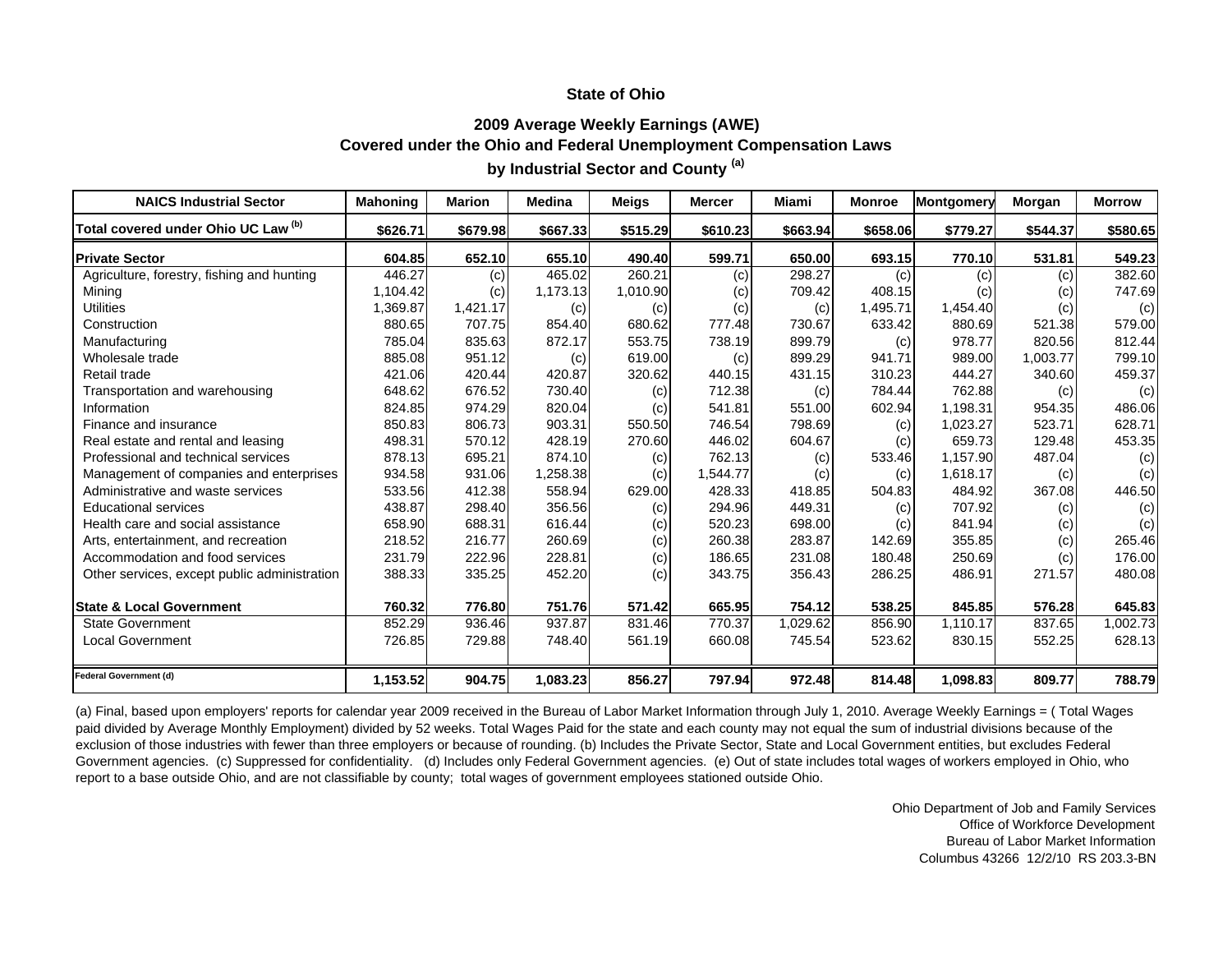### **2009 Average Weekly Earnings (AWE) Covered under the Ohio and Federal Unemployment Compensation Laws by Industrial Sector and County (a)**

| <b>NAICS Industrial Sector</b>               | <b>Muskingum</b> | <b>Noble</b> | <b>Ottawa</b> | <b>Paulding</b> | Perry    | Pickaway | <b>Pike</b> | Portage  | <b>Preble</b> | <b>Putnam</b> |
|----------------------------------------------|------------------|--------------|---------------|-----------------|----------|----------|-------------|----------|---------------|---------------|
| Total covered under Ohio UC Law (b)          | \$623.69         | \$567.08     | \$684.73      | \$580.54        | \$601.38 | \$695.04 | \$760.96    | \$699.42 | \$612,00      | \$566.33      |
| <b>Private Sector</b>                        | 611.81           | 522.04       | 671.06        | 567.52          | 621.37   | 651.58   | 779.50      | 647.79   | 610.37        | 562.33        |
| Agriculture, forestry, fishing and hunting   | 446.71           | (c)          | (c)           | (c)             | 504.71   | (c)      | (c)         | 435.17   | 602.19        | (c)           |
| Mining                                       | 823.94           | (c)          | (c)           | (c)             | 819.88   | (c)      | (c)         | 1,154.54 | 520.08        | (c)           |
| <b>Utilities</b>                             | 1,392.15         | 825.10       | (c)           | (c)             | 1,447.60 | 1,519.88 | (c)         | (c)      | (c)           | (c)           |
| Construction                                 | 698.94           | 546.02       | 704.31        | 798.83          | 1,577.44 | 799.42   | 1,260.00    | 781.88   | 676.63        | 663.50        |
| Manufacturing                                | 834.58           | 957.27       | 942.77        | 681.31          | 653.50   | 1,016.12 | 966.19      | 925.21   | 923.98        | 841.85        |
| Wholesale trade                              | 805.48           | 499.56       | 494.90        | 720.65          | 652.81   | 943.90   | (c)         | 1.018.65 | 689.94        | (c)           |
| Retail trade                                 | 408.21           | 368.06       | 442.85        | 370.87          | 364.73   | 438.83   | 393.19      | 414.79   | 383.29        | 383.25        |
| Transportation and warehousing               | 655.67           | 551.27       | (c)           | (c)             | 385.81   | 599.77   | (c)         | (c)      | (c)           | 568.29        |
| Information                                  | 621.02           | (c)          | 764.31        | 418.87          | 816.52   | 867.27   | 652.77      | 777.77   | 468.31        | 666.44        |
| Finance and insurance                        | 801.35           | (c)          | 673.69        | 707.54          | 542.21   | 685.90   | 619.75      | 743.87   | 638.31        | 730.65        |
| Real estate and rental and leasing           | 535.60           | (c)          | 513.37        | 415.38          | 209.31   | 393.21   | 321.92      | 565.71   | 366.81        | 386.19        |
| Professional and technical services          | 900.04           | 754.98       | (c)           | 711.62          | 753.77   | (c)      | (c)         | 796.42   | 519.85        | 389.38        |
| Management of companies and enterprises      | 861.23           | (c)          | (c)           | (c)             | (c)      | (c)      | (c)         | 916.87   | (c)           | (c)           |
| Administrative and waste services            | 535.62           | (c)          | 383.90        | 637.37          | (c)      | 460.35   | 1,048.67    | 523.25   | (c)           | 385.25        |
| <b>Educational services</b>                  | 654.02           | (c)          | 339.73        | (c)             | (c)      | 192.33   | 374.65      | 580.38   | (c)           | 280.27        |
| Health care and social assistance            | 724.23           | 373.17       | 580.38        | (c)             | (c)      | 634.23   | 598.77      | 551.98   | (c)           | 506.40        |
| Arts, entertainment, and recreation          | 275.67           | (c)          | 454.19        | 195.50          | 153.54   | 323.52   | 201.00      | 303.21   | 222.92        | 295.02        |
| Accommodation and food services              | 245.21           | (c)          | 252.50        | 157.63          | 204.88   | 216.77   | 212.62      | 229.81   | 224.35        | 147.23        |
| Other services, except public administration | 432.08           | (c)          | 409.82        | 433.93          | 347.22   | 303.47   | 433.58      | 425.90   | 342.69        | 252.68        |
| <b>State &amp; Local Government</b>          | 690.41           | 655.13       | 756.99        | 620.77          | 560.10   | 795.55   | 677.48      | 856.47   | 619.09        | 586.61        |
| <b>State Government</b>                      | 731.54           | 762.71       | 956.12        | 845.42          | 886.48   | 951.87   | 760.52      | 1.018.04 | 776.29        | 927.33        |
| <b>Local Government</b>                      | 686.88           | 549.12       | 736.40        | 613.35          | 552.65   | 709.79   | 671.73      | 767.48   | 611.31        | 575.06        |
| Federal Government (d)                       | 957.71           | 694.79       | 922.15        | 747.69          | 754.79   | 890.62   | 1,052.46    | 943.54   | 786.71        | 737.79        |

(a) Final, based upon employers' reports for calendar year 2009 received in the Bureau of Labor Market Information through July 1, 2010. Average Weekly Earnings = ( Total Wages paid divided by Average Monthly Employment) divided by 52 weeks. Total Wages Paid for the state and each county may not equal the sum of industrial divisions because of the exclusion of those industries with fewer than three employers or because of rounding. (b) Includes the Private Sector, State and Local Government entities, but excludes Federal Government agencies. (c) Suppressed for confidentiality. (d) Includes only Federal Government agencies. (e) Out of state includes total wages of workers employed in Ohio, who report to a base outside Ohio, and are not classifiable by county; total wages of government employees stationed outside Ohio.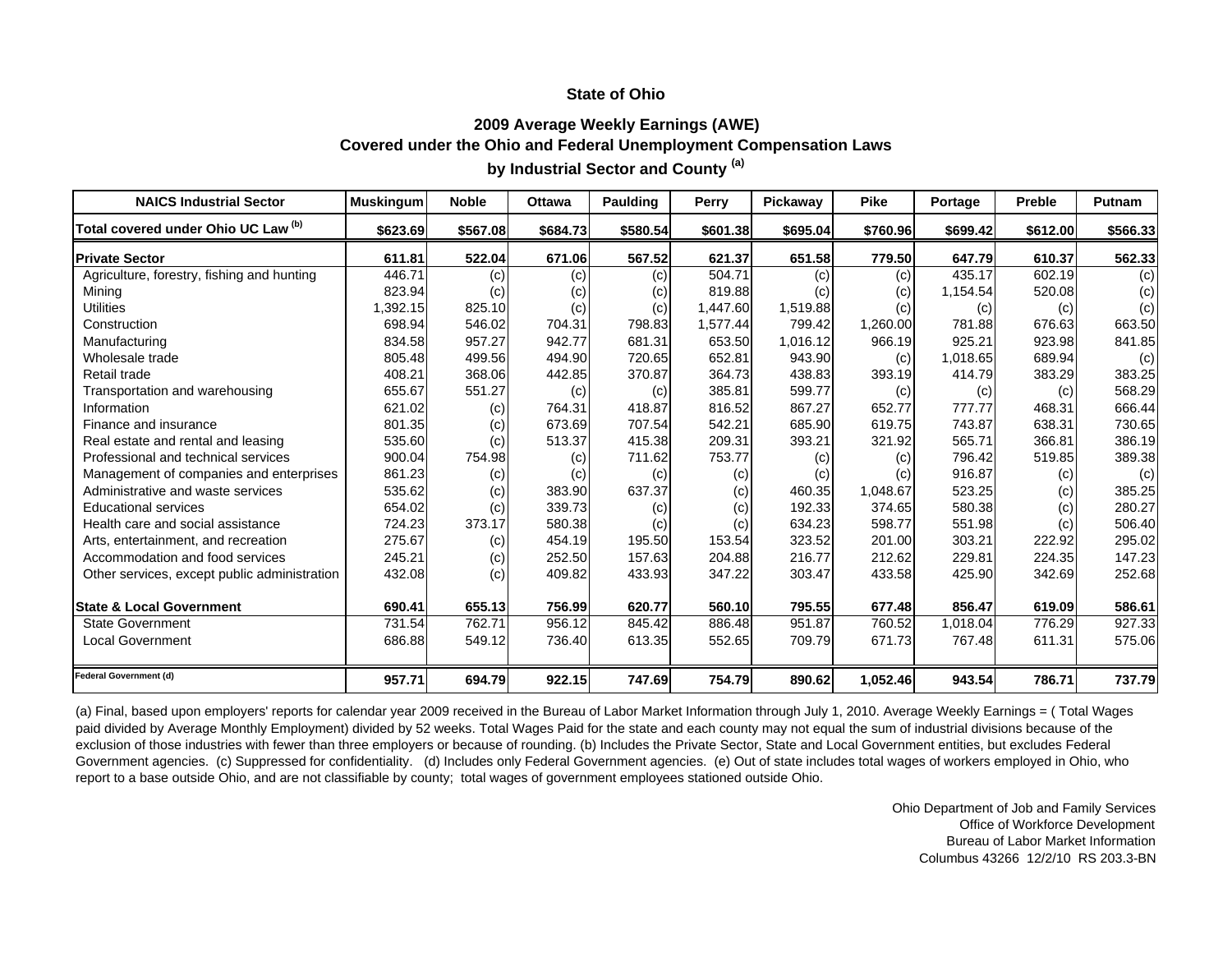### **2009 Average Weekly Earnings (AWE) Covered under the Ohio and Federal Unemployment Compensation Laws by Industrial Sector and County (a)**

| <b>NAICS Industrial Sector</b>               | <b>Richland</b> | <b>Ross</b> | <b>Sandusky</b> | <b>Scioto</b> | <b>Seneca</b> | <b>Shelby</b> | <b>Stark</b> | <b>Summit</b> | <b>Trumbull</b> | <b>Tuscarawas</b> |
|----------------------------------------------|-----------------|-------------|-----------------|---------------|---------------|---------------|--------------|---------------|-----------------|-------------------|
| Total covered under Ohio UC Law (b)          | \$634.31        | \$700.48    | \$633.12        | \$617.04      | \$596.58      | \$778.88      | \$669.83     | \$790.06      | \$671.56        | \$572.87          |
| <b>Private Sector</b>                        | 609.33          | 682.60      | 622.94          | 573.92        | 581.56        | 782.96        | 658.31       | 782.90        | 655.87          | 556.60            |
| Agriculture, forestry, fishing and hunting   | 341.25          | 414.58      | 389.69          | 340.23        | 452.90        | (c)           | 561.67       | 640.50        | 540.60          | 416.08            |
| Mining                                       | 647.08          | 694.21      | 887.02          | 822.15        | 967.87        | (c)           | 1,073.73     | 1,220.62      | 710.60          | 939.92            |
| <b>Utilities</b>                             | (c)             | 1,291.67    | 1,578.38        | 1,160.25      | 1,191.13      | (c)           | 1,357.77     | 1,662.02      | 1,470.98        | ,202.65           |
| Construction                                 | 767.73          | 668.17      | 769.10          | 720.42        | 798.37        | 839.02        | 826.27       | 856.62        | 708.90          | 692.33            |
| Manufacturing                                | 887.58          | 1,059.08    | 814.06          | 834.67        | 826.98        | 1,007.79      | 935.10       | 1,009.75      | 1,175.56        | 740.42            |
| Wholesale trade                              | 718.29          | 820.85      | 755.23          | 548.83        | 705.25        | 794.48        | 928.48       | 1,046.83      | 782.15          | 707.38            |
| Retail trade                                 | 425.85          | 428.65      | 436.35          | 431.75        | 449.60        | 428.94        | 427.02       | 474.54        | 421.87          | 400.92            |
| Transportation and warehousing               | (c)             | 761.23      | 663.96          | 598.08        | 642.62        | (c)           | 712.40       | 841.27        | 768.42          | 681.63            |
| Information                                  | 894.02          | 883.40      | 607.02          | 635.92        | 465.35        | 1,053.06      | 744.02       | 1.010.67      | 836.00          | 606.04            |
| Finance and insurance                        | 752.27          | 718.50      | 670.42          | 715.60        | 734.77        | 757.35        | 819.02       | 1,080.63      | 719.08          | 687.13            |
| Real estate and rental and leasing           | 448.83          | 443.48      | 679.46          | 456.46        | 408.94        | 518.75        | 527.50       | 593.60        | 491.23          | 457.37            |
| Professional and technical services          | 718.75          | 634.12      | 635.00          | 936.58        | 593.17        | 922.40        | 800.98       | 1,080.54      | 724.88          | 755.92            |
| Management of companies and enterprises      | 1,371.04        | 877.63      | 1,186.98        | 704.12        | 918.46        | (c)           | 1,015.02     | 1,579.83      | 1,094.54        | 916.37            |
| Administrative and waste services            | 385.13          | 461.56      | 485.92          | 446.44        | 258.50        | 367.65        | 475.60       | 529.56        | 434.17          | 446.90            |
| <b>Educational services</b>                  | 347.62          | 454.38      | (c)             | 392.31        | 551.06        | (c)           | 543.02       | 541.62        | 427.23          | 309.27            |
| Health care and social assistance            | 663.25          | 919.52      | (c)             | 663.27        | 528.96        | (c)           | 734.50       | 772.31        | 687.77          | 564.77            |
| Arts, entertainment, and recreation          | 230.04          | 255.88      | 263.42          | 217.46        | 210.19        | 215.21        | 289.13       | 309.62        | 232.37          | 233.54            |
| Accommodation and food services              | 230.54          | 240.15      | 208.75          | 229.87        | 190.92        | 206.88        | 239.96       | 242.48        | 219.23          | 210.87            |
| Other services, except public administration | 360.06          | 330.80      | 363.09          | 416.27        | 311.94        | 406.57        | 396.34       | 463.81        | 349.26          | 412.21            |
| <b>State &amp; Local Government</b>          | 779.16          | 769.12      | 703.64          | 762.18        | 681.10        | 743.48        | 754.71       | 845.16        | 769.99          | 673.18            |
| <b>State Government</b>                      | 021.21          | 939.38      | 925.65          | 912.23        | 845.69        | 1,033.06      | 1,004.02     | 1,002.65      | 1,027.10        | 1,051.08          |
| <b>Local Government</b>                      | 719.19          | 687.58      | 695.25          | 679.35        | 649.46        | 709.23        | 731.69       | 812.23        | 746.29          | 635.37            |
| <b>Federal Government (d)</b>                | 1,060.23        | 1,379.38    | 897.88          | 936.90        | 871.27        | 848.67        | 1,046.13     | 1,146.54      | 1,018.85        | 923.19            |

(a) Final, based upon employers' reports for calendar year 2009 received in the Bureau of Labor Market Information through July 1, 2010. Average Weekly Earnings = ( Total Wages paid divided by Average Monthly Employment) divided by 52 weeks. Total Wages Paid for the state and each county may not equal the sum of industrial divisions because of the exclusion of those industries with fewer than three employers or because of rounding. (b) Includes the Private Sector, State and Local Government entities, but excludes Federal Government agencies. (c) Suppressed for confidentiality. (d) Includes only Federal Government agencies. (e) Out of state includes total wages of workers employed in Ohio, who report to a base outside Ohio, and are not classifiable by county; total wages of government employees stationed outside Ohio.